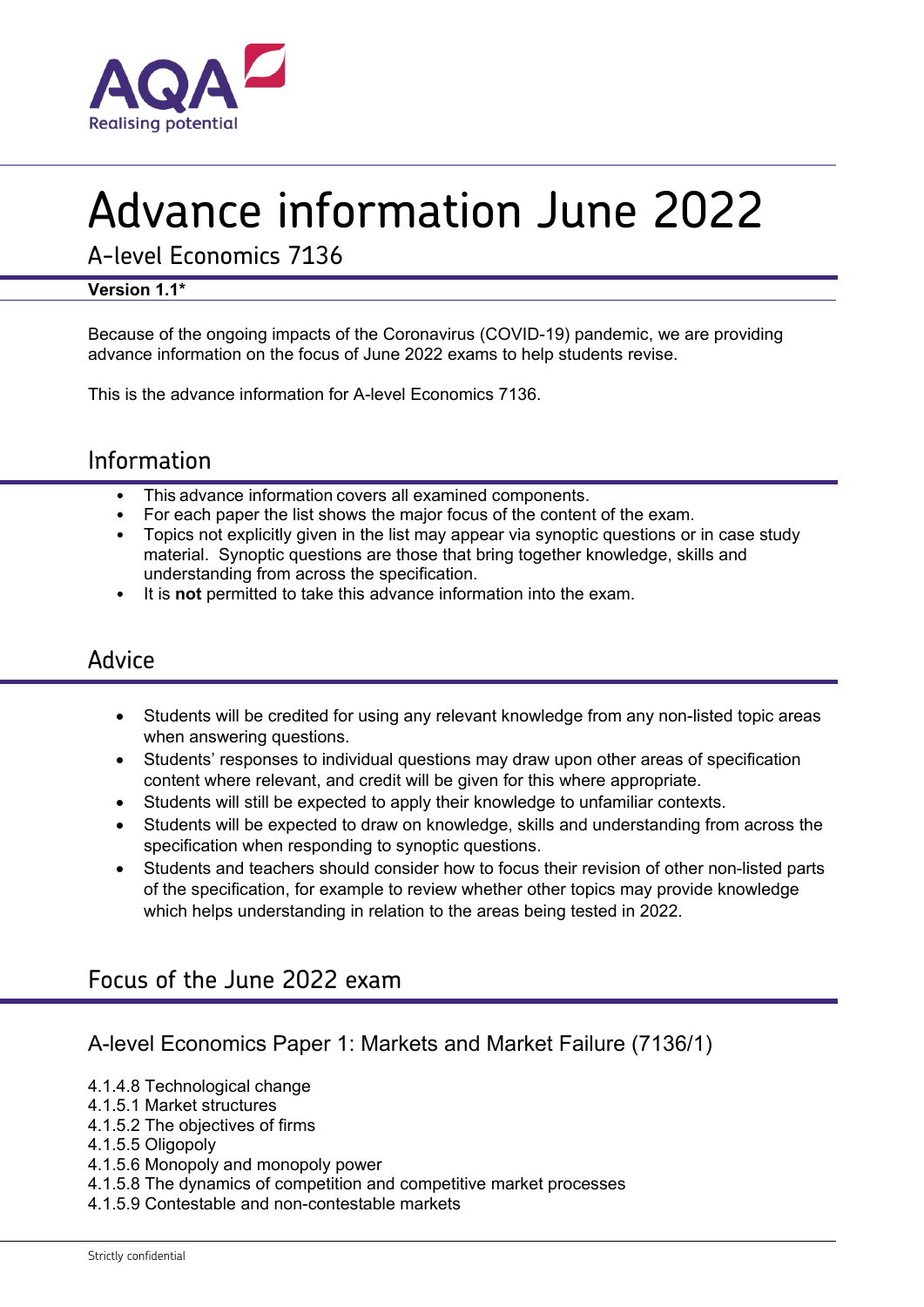4.1.5.10 Market structure, static efficiency, dynamic efficiency and resource allocation

4.1.6.1 The demand for labour, marginal productivity theory

4.1.6.2 Influences upon the supply of labour to different markets

4.1.6.3 The determination of relative wage rates and levels of employment in perfectly competitive labour markets

4.1.6.4 The determination of relative wage rates and levels of employment in imperfectly competitive labour markets

4.1.6.5 The influence of trade unions in determining wages and levels of employment

- 4.1.6.6 The National Minimum Wage
- 4.1.6.7 Discrimination in the labour market
- 4.1.7.1 The distribution of income and wealth
- 4.1.7.2 The problem of poverty

4.1.7.3 Government policies to alleviate poverty and to influence the distribution of income and wealth

- 4.1.8.1 How markets and prices allocate resources
- 4.1.8.2 The meaning of market failure
- 4.1.8.3 Public goods, private goods and quasi-public goods
- 4.1.8.4 Positive and negative externalities in consumption and production
- 4.1.8.5 Merit and demerit goods
- 4.1.8.6 Market imperfections
- 4.1.8.8 Public ownership, privatisation, regulation and deregulation of markets
- 4.1.8.9 Government intervention in markets
- 4.1.8.10 Government failure

Quants skills:

Calculate, use and understand ratios and fractions

Calculate, use and understand percentages and percentage changes

Construct and interpret a range of standard graphical forms

Interpret, apply and analyse information in written, graphical and numerical forms

#### A-level Economics Paper 2: National and international economy (7136/2)

- 4.2.1.1 The objectives of government economic policy
- 4.2.1.2 Macroeconomic indicators
- 4.2.1.3 Use of index numbers
- 4.2.1.4Uses of national income data
- 4.2.2.1 The circular flow of income
- 4.2.2.2 Aggregate demand and aggregate supply analysis
- 4.2.2.3 The determinants of aggregate demand
- 4.2.2.4 Aggregate demand and the level of economic activity
- 4.2.2.5 Determinants of short-run aggregate supply
- 4.2.2.6 Determinants of long-run aggregate supply
- 4.2.3.1 Economic growth and the economic cycle
- 4.2.3.2 Employment and unemployment
- 4.2.3.3 Inflation and deflation
- 4.2.3.4 Possible conflicts between macroeconomic policy objectives
- 4.2.4.3 Central banks and monetary policy
- 4.2.5.1 Fiscal policy
- 4.2.5.2 Supply-side policies
- 4.2.6.1 Globalisation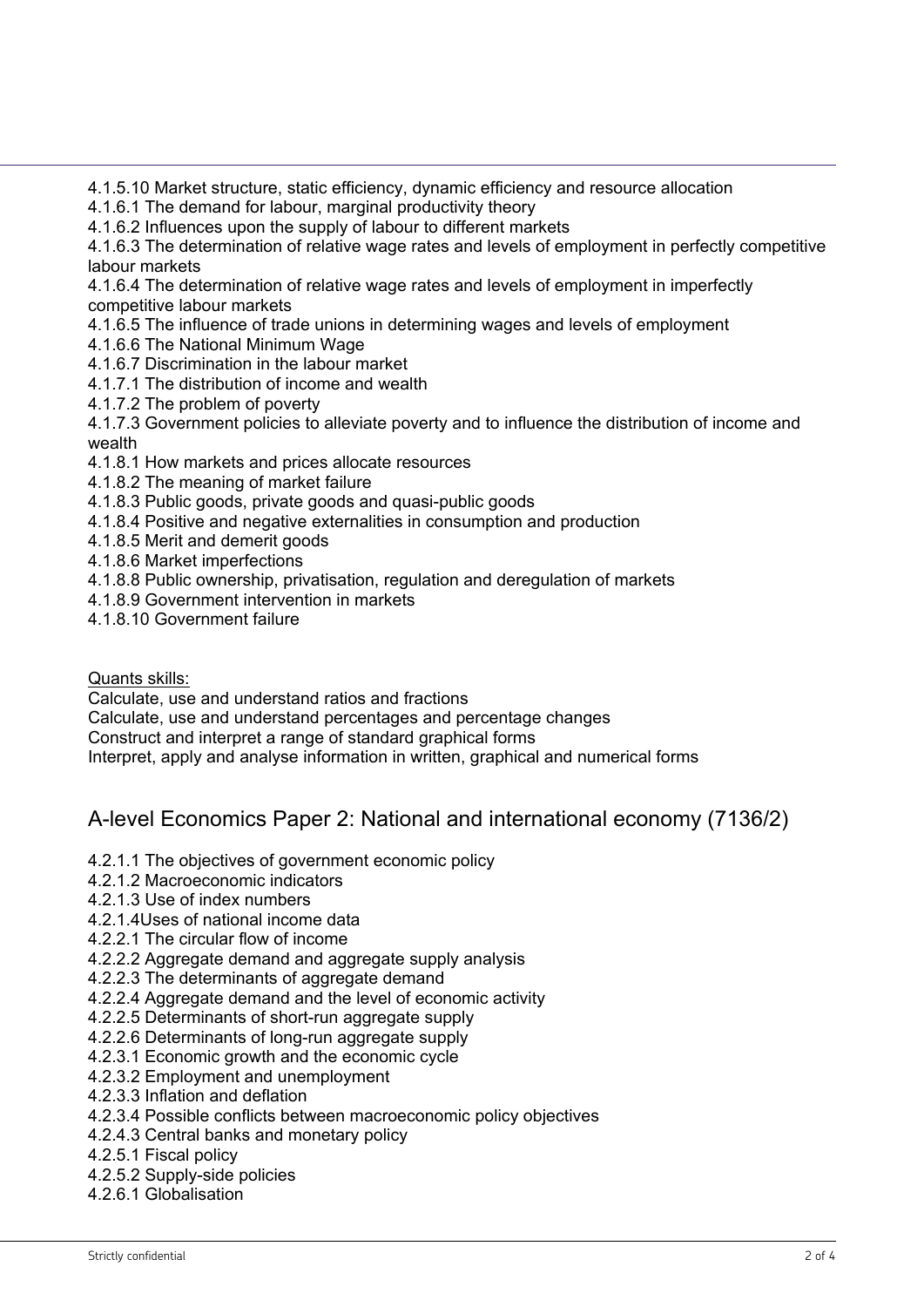4.2.6.2 Trade 4.2.6.3 The balance of payments 4.2.6.4 Exchange rate systems 4.2.6.5 Economic growth and development

Quants skills: Understand and use the terms mean, median and relevant quantiles Construct and interpret a range of standard graphical forms Calculate and interpret index numbers Interpret, apply and analyse information in written, graphical and numerical forms

A-level Economics Paper 3: Economic principles and issues (7136/3)

- 4.1.1.1 Economic methodology
- 4.1.1.5 Production possibility diagrams
- 4.1.2.1 Consumer behaviour
- 4.1.2.4 Behavioural economics and economic policy
- 4.1.3.1 The determinants of the demand for goods and services
- 4.1.3.2 Price, income and cross elasticities of demand
- 4.1.3.4 Price elasticity of supply
- 4.1.3.6 The interrelationship between markets
- 4.1.4.7 Profit
- 4.1.4.8 Technological change
- 4.1.5.2 The objectives of firms
- 4.1.5.3 Perfect competition
- 4.1.5.4 Monopolistic competition
- 4.1.5.7 Price discrimination
- 4.1.5.8 The dynamics of competition and competitive market processes
- 4.1.5.11 Consumer and producer surplus
- 4.1.6.4 The determination of relative wage rates and levels of employment in imperfectly competitive labour markets
- 4.1.7.2 The problem of poverty
- 4.1.8.2 The meaning of market failure
- 4.1.8.4 Positive and negative externalities in consumption and production
- 4.1.8.6 Market imperfections
- 4.1.8.9 Government intervention in markets
- 4.1.8.10 Government failure
- 4.2.1.1 The objectives of government economic policy
- 4.2.1.2 Macroeconomic indicators
- 4.2.1.3 Use of index numbers
- 4.2.1.4 Uses of national income data
- 4.2.2.1 The circular flow of income
- 4.2.2.2 Aggregate demand and aggregate supply analysis
- 4.2.3.1 Economic growth and the economic cycle
- 4.2.3.2 Employment and unemployment
- 4.2.3.3 Inflation and deflation
- 4.2.4.1 The structure of financial markets and financial assets
- 4.2.4.2 Commercial banks and investment banks
- 4.2.4.4 The regulation of the financial system
- 4.2.5.1 Fiscal policy